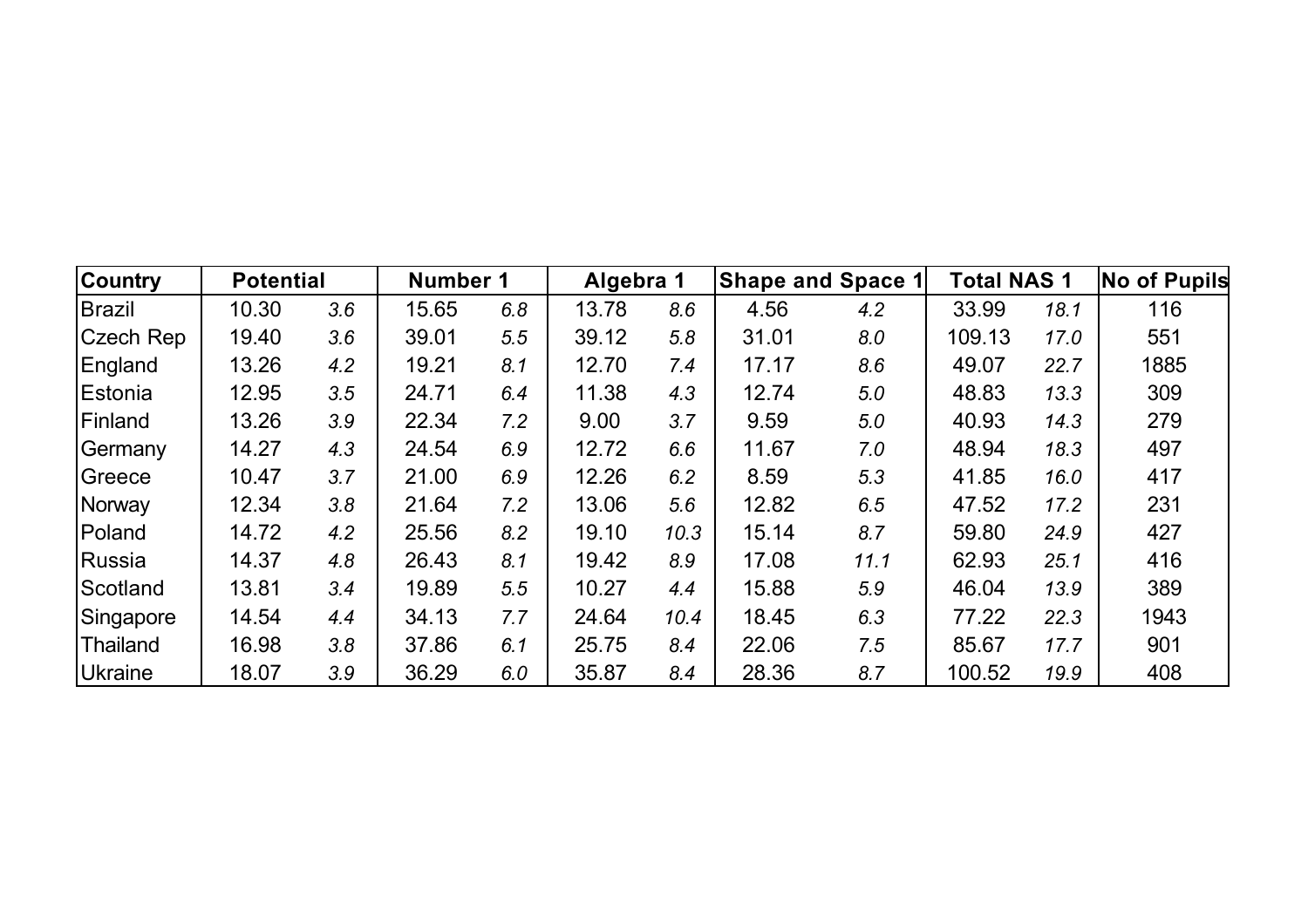| <b>Country</b> | Number 2 |     | Algebra 2 |      |       | <b>Shape and Space 2</b> | <b>Total NAS 2</b> |      | <b>No of Pupils</b> |
|----------------|----------|-----|-----------|------|-------|--------------------------|--------------------|------|---------------------|
| Brazil         | 16.92    | 6.2 | 16.73     | 9.8  | 6.31  | 5.5                      | 39.97              | 19.0 | 116                 |
| Czech Rep      | 41.95    | 5.3 | 44.50     | 4.8  | 39.30 | 7.0                      | 125.75             | 14.7 | 551                 |
| England        | 22.08    | 8.9 | 16.33     | 9.8  | 22.55 | 10.6                     | 60.95              | 27.8 | 1885                |
| Estonia        | 27.86    | 6.7 | 21.87     | 7.7  | 16.24 | 6.3                      | 65.97              | 17.4 | 309                 |
| Finland        | 23.74    | 8.1 | 12.67     | 6.2  | 13.24 | 5.9                      | 49.65              | 18.4 | 279                 |
| Germany        | 27.60    | 7.8 | 18.40     | 9.1  | 18.38 | 9.0                      | 64.38              | 23.6 | 497                 |
| Greece         | 24.77    | 8.3 | 21.12     | 10.7 | 14.65 | 7.9                      | 60.54              | 24.0 | 417                 |
| Hungary        | 30.88    | 7.1 | 26.74     | 8.4  | 23.08 | 8.3                      | 80.70              | 21.5 | 305                 |
| Norway         | 25.50    | 8.3 | 17.65     | 8.3  | 17.67 | 7.9                      | 60.82              | 22.5 | 231                 |
| Poland         | 30.95    | 8.8 | 27.03     | 9.6  | 24.54 | 10.1                     | 82.52              | 25.9 | 427                 |
| Russia         | 31.21    | 7.2 | 29.70     | 10.5 | 24.47 | 9.7                      | 85.38              | 24.4 | 416                 |
| Scotland       | 23.85    | 6.6 | 15.03     | 6.7  | 20.91 | 7.3                      | 59.79              | 18.6 | 389                 |
| Singapore      | 35.50    | 7.9 | 32.04     | 11.5 | 27.89 | 10.3                     | 95.44              | 28.1 | 1943                |
| Thailand       | 40.96    | 6.7 | 38.75     | 8.6  | 28.73 | 8.0                      | 108.45             | 19.8 | 901                 |
| Ukraine        | 37.58    | 7.8 | 38.90     | 8.9  | 32.56 | 11.1                     | 109.03             | 25.8 | 408                 |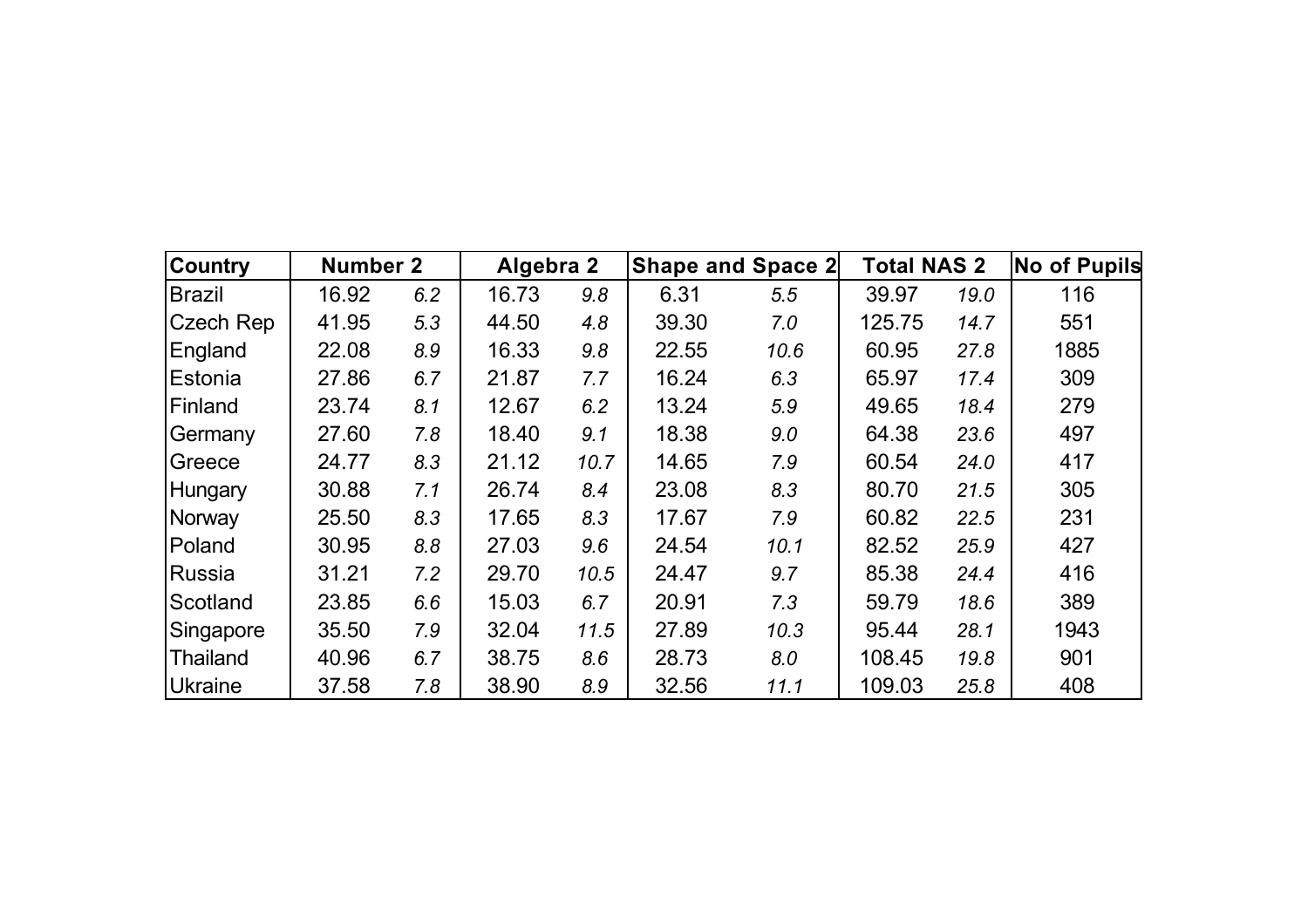| <b>Country</b> | Number 3 |     | Algebra 3 |      |       | <b>Shape and Space 3</b> | <b>Total NAS 3</b> |      | <b>No of Pupils</b> |
|----------------|----------|-----|-----------|------|-------|--------------------------|--------------------|------|---------------------|
| <b>Brazil</b>  | 20.51    | 7.3 | 22.16     | 10.8 | 9.90  | 7.1                      | 52.56              | 22.2 | 116                 |
| Czech Rep      | 42.86    | 4.7 | 45.36     | 4.1  | 40.58 | 6.3                      | 128.80             | 12.7 | 551                 |
| England        | 24.13    | 9.3 | 19.99     | 11.3 | 26.11 | 11.4                     | 70.23              | 30.7 | 1885                |
| Finland        | 24.56    | 8.4 | 15.96     | 7.7  | 18.72 | 9.3                      | 59.24              | 23.2 | 279                 |
| Germany        | 31.47    | 9.9 | 25.26     | 11.8 | 25.67 | 11.9                     | 82.41              | 31.3 | 497                 |
| Greece         | 26.04    | 9.9 | 23.08     | 11.6 | 17.63 | 9.1                      | 66.75              | 27.0 | 417                 |
| Hungary        | 35.82    | 6.5 | 32.66     | 8.3  | 30.22 | 8.4                      | 98.70              | 19.7 | 305                 |
| Poland         | 35.71    | 7.8 | 34.81     | 8.5  | 31.78 | 9.5                      | 102.30             | 22.5 | 427                 |
| Scotland       | 25.89    | 7.3 | 21.01     | 9.3  | 26.26 | 9.5                      | 73.16              | 24.2 | 389                 |
| Singapore      | 37.30    | 8.6 | 34.95     | 13.1 | 34.14 | 11.1                     | 106.39             | 31.3 | 1943                |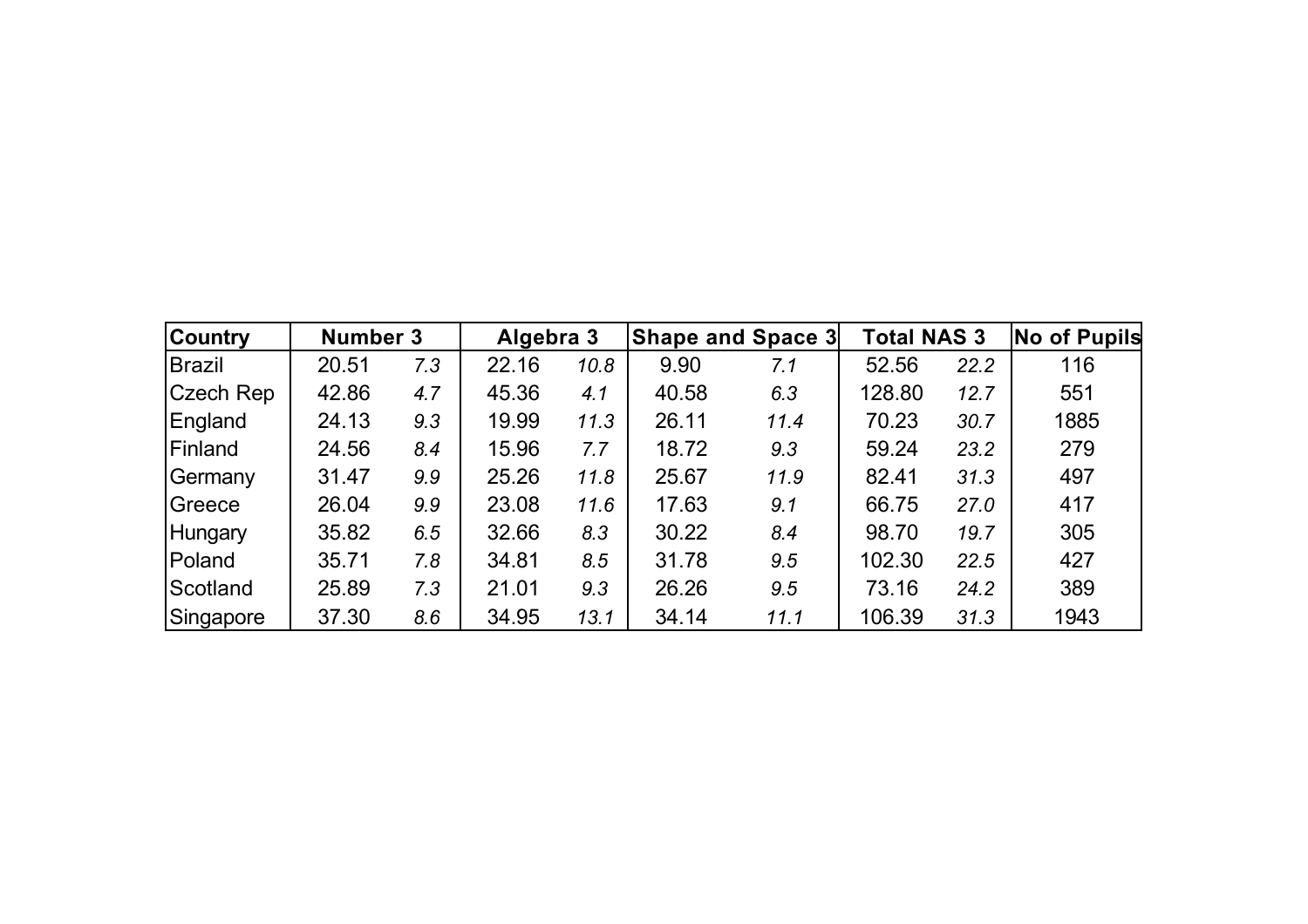## **Number Tests Country Averages**

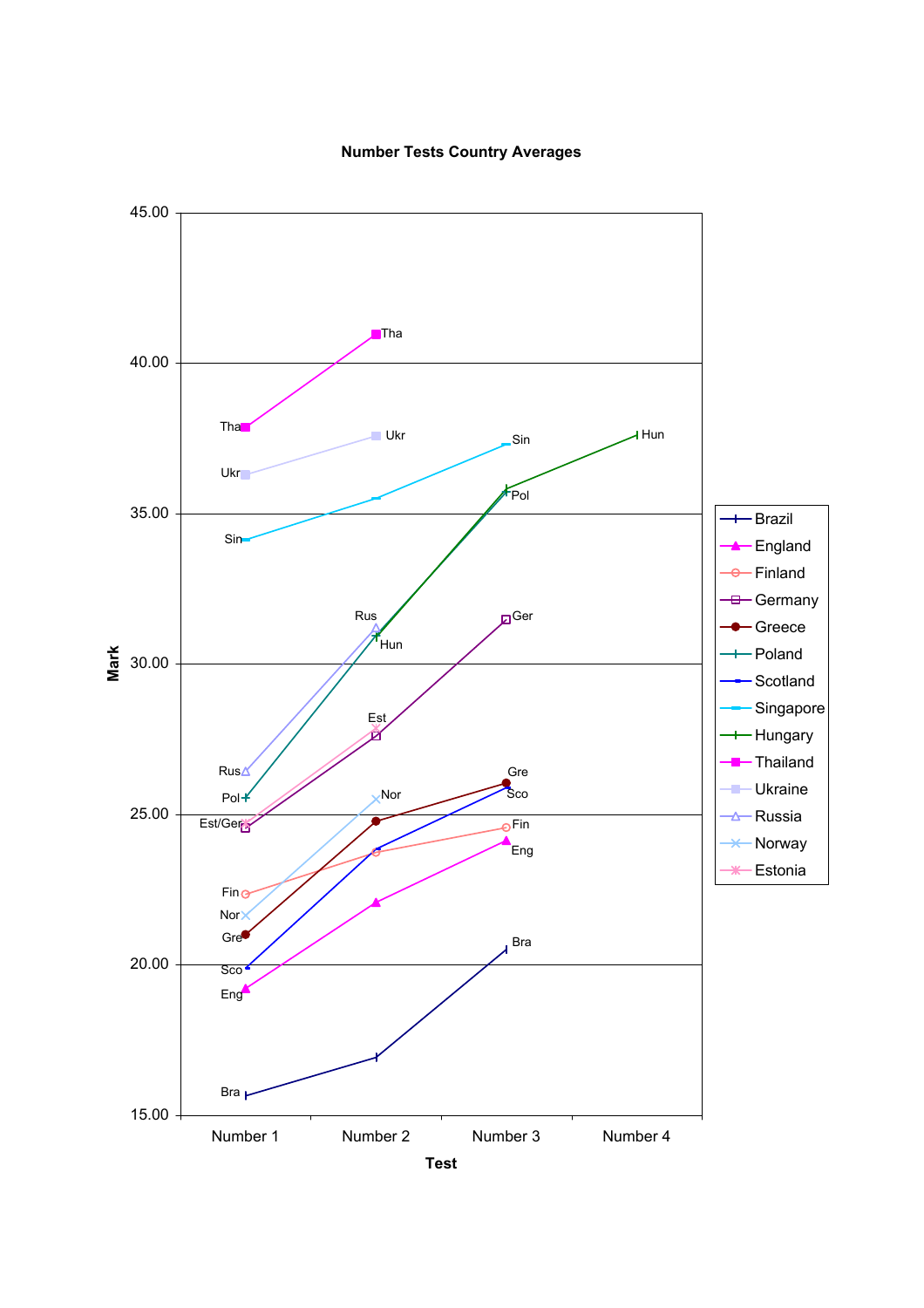

## **Algebra Tests Country Averages**

**Test**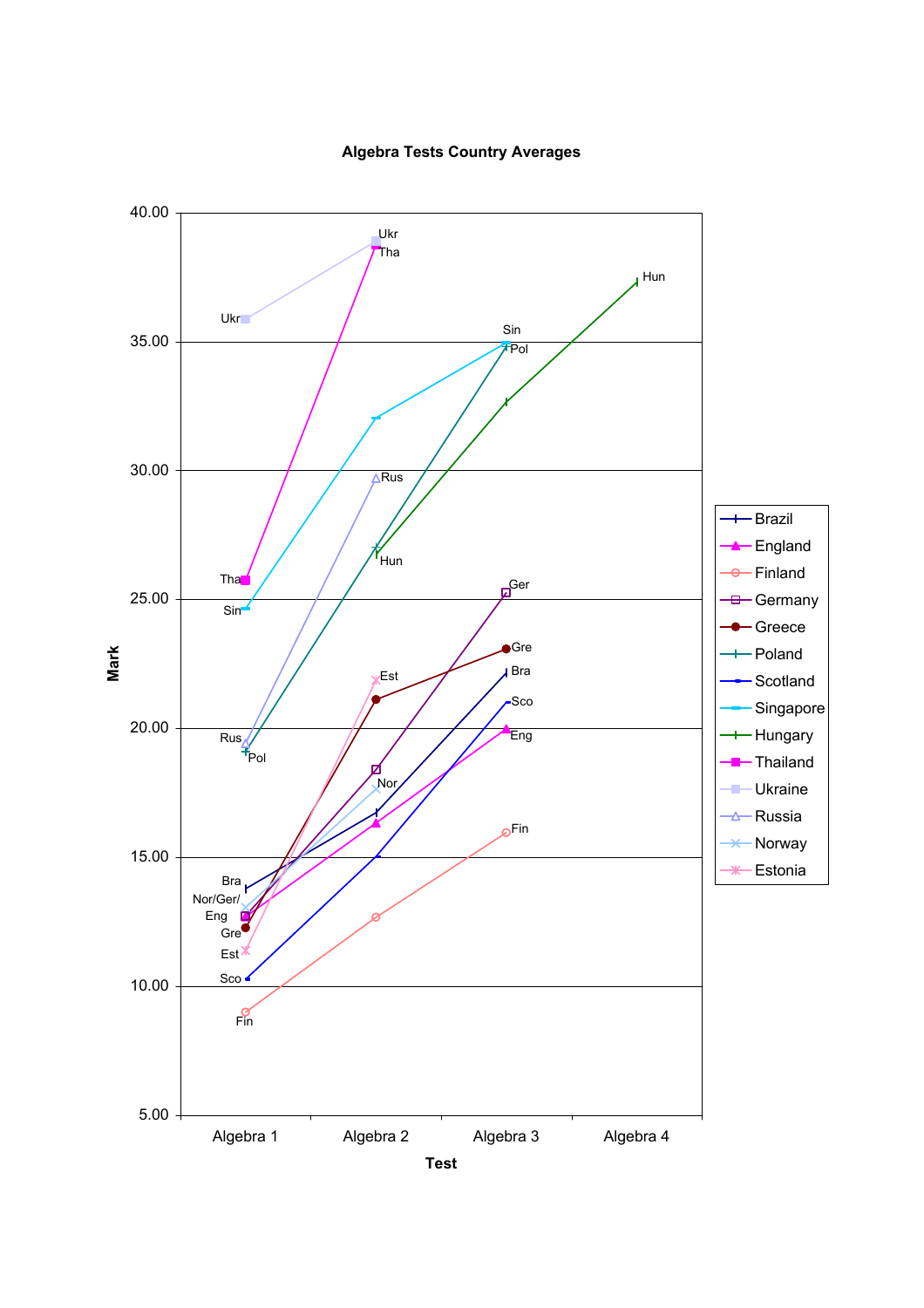

**Shape & Space Tests Country Averages**